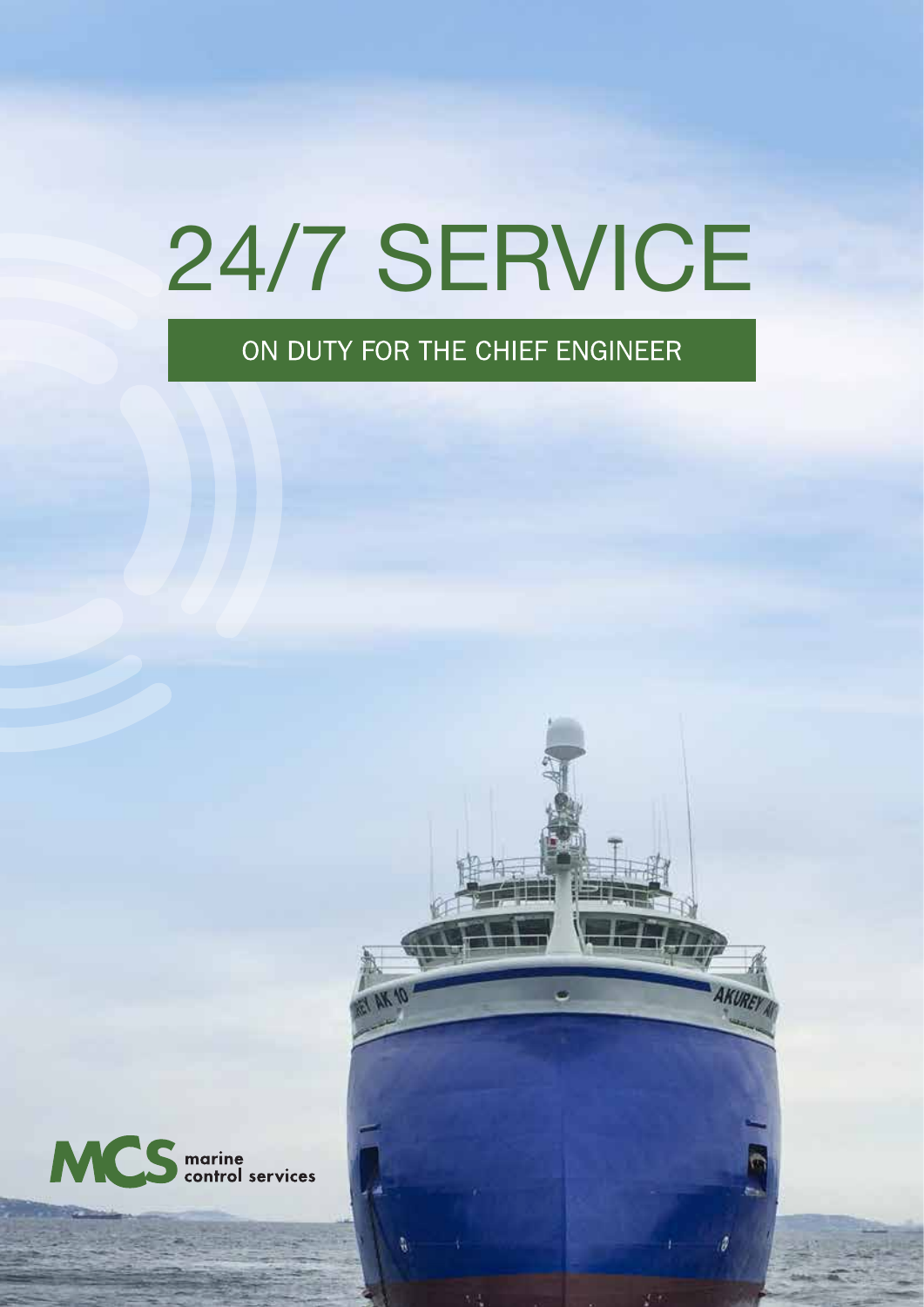#### **REMOTE ASSISTANCE**

- Easier service and maintanance
- Response time is minimized
- No travel cost
- Hardware available for sale or hire

#### **DMS – DEAD MAN SYSTEM**

- Easy and comfortable use for engine control room
- 2x16 character Display generates maximum of information • Easy to install

#### **SYSTEM UPDATE – EVOLUTION V5 -> EVOLUTION IAS**

The Evolution V5 platform has undergone a huge amount of incremental upgrade steps with the following in focus.

- Security
- Stability
- Performance
- Functionality
- User friendliness
- Serviceability

#### **FUEL OIL CONSUMPTION MONITORING SYSTEMS**

- Freestanding or integrated system for Evolution V5
- Full overview for the master
- Several options for data acquisition
- Several options for presentation

#### **EXHAUST GAS SUPERVISION**

- Freestanding or integrated system for Evolution V5
- Off-the-shelf concept for any number of cylinders
- •12" Touch Panel for presentation
- Upgradeable into full automation system at any point

#### **POWER MANAGEMENT SYSTEMS**

- Integrated standard solutions
- Full optimization control
- Multi-Master system
- Both for newbuildings and retrofit

## **VISTA AUTOMATION**

#### Our service concept is as simple and efficient as our slogan:

#### ON DUTY FOR THE CHIEF ENGINEER

24/7 Service - no call center – only direct line to technical expertise!

Trough our wide-ranging experience within various ship applications and through our specialist know-how, we can find solutions to most problems.

By use of our Remote Assistance and Service products we can support any of our supplied automation systems. No need to pay extra for expensive travel and waiting time, our expertise is available onboard anytime it is needed. We have MCS Remote Assistance units available both for sale and hire.

#### **SERVICE VISTA AUTOMATION SYSTEMS**

Marine Control Services has supplied more than 50 Vista Automation Systems and has the necessary engeneering skills available.

#### **MCS offers:**

- Upgrade of existing systems
- Spare parts available from stock
- Service 24/7